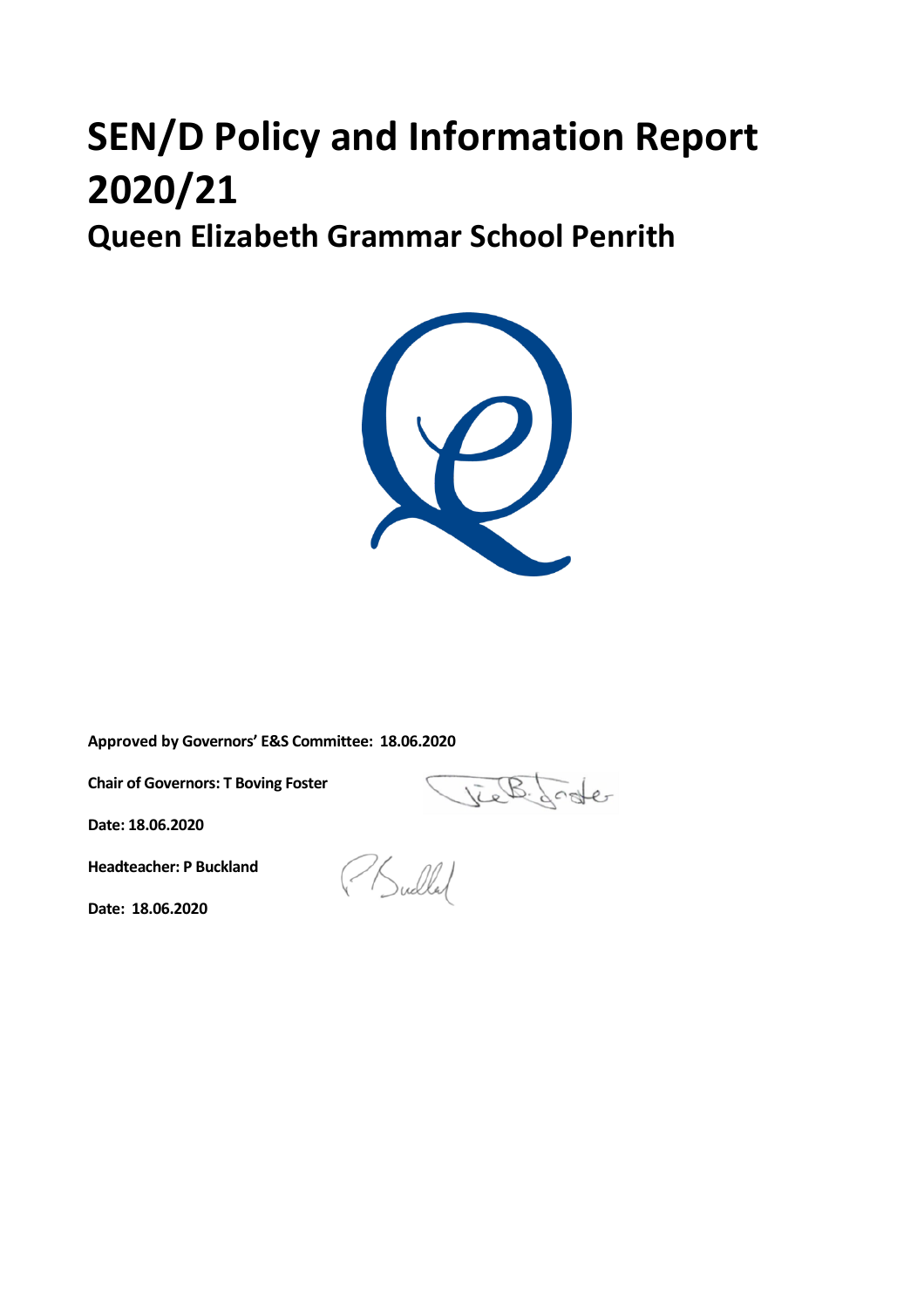# **Contents**

# **1. Vision and aims**

Queen Elizabeth Grammar School is a co-educational selective school. There are approximately 909 students on role with approximately 212 of these attending our Sixth Form. Students may have additional needs throughout, or at any time, during their school career. Communication between Heads of Year, Senior Leadership Team and Teaching Assistants serve to embed our high expectations among staff about quality first teaching and the application of a differentiated and personalised approach to teaching and learning. We make it a point to discuss aspirations with ALL our learners.

At Queen Elizabeth Grammar School we respect the fact that students:

- have different educational and behavioural needs and aspirations
- require different strategies for learning
- learn at different rates
- require a range of different teaching strategies and experiences

Teachers respond to students needs by:

- providing support in all curriculum areas
- planning for students' full participation in learning, and in physical and practical activities
- planning for students to manage their behaviour, enabling them to participate effectively and safely in learning.

This policy/SEND information report ensures that teaching arrangements are fully inclusive. The majority of students will have their needs met through normal classroom arrangements and appropriate differentiation.

#### **SEN/D Needs**

Children and young people's SEND are generally thought of in the following four broad areas of need and support:

- 1.
- 2. Communication and interaction
- 3. Cognition and learning
- 4. Social, emotional and mental health
- 5. Sensory and/or physical needs

Presently, at Queen Elizabeth Grammar School, we have students with a range of the above areas of need.

#### **Our aims and objectives**

- To ensure a consistent, whole school, approach to students with SEND.
- To identify students with additional educational needs as early as possible and ensure the necessary support is provided through early intervention, whenever possible.
- To create an environment that meets the special needs of each student
- To ensure all students have equal access to a broad, balanced and differentiated curriculum.
- To encourage students to develop confidence and self-esteem and to recognise the value of their own contributions to their learning.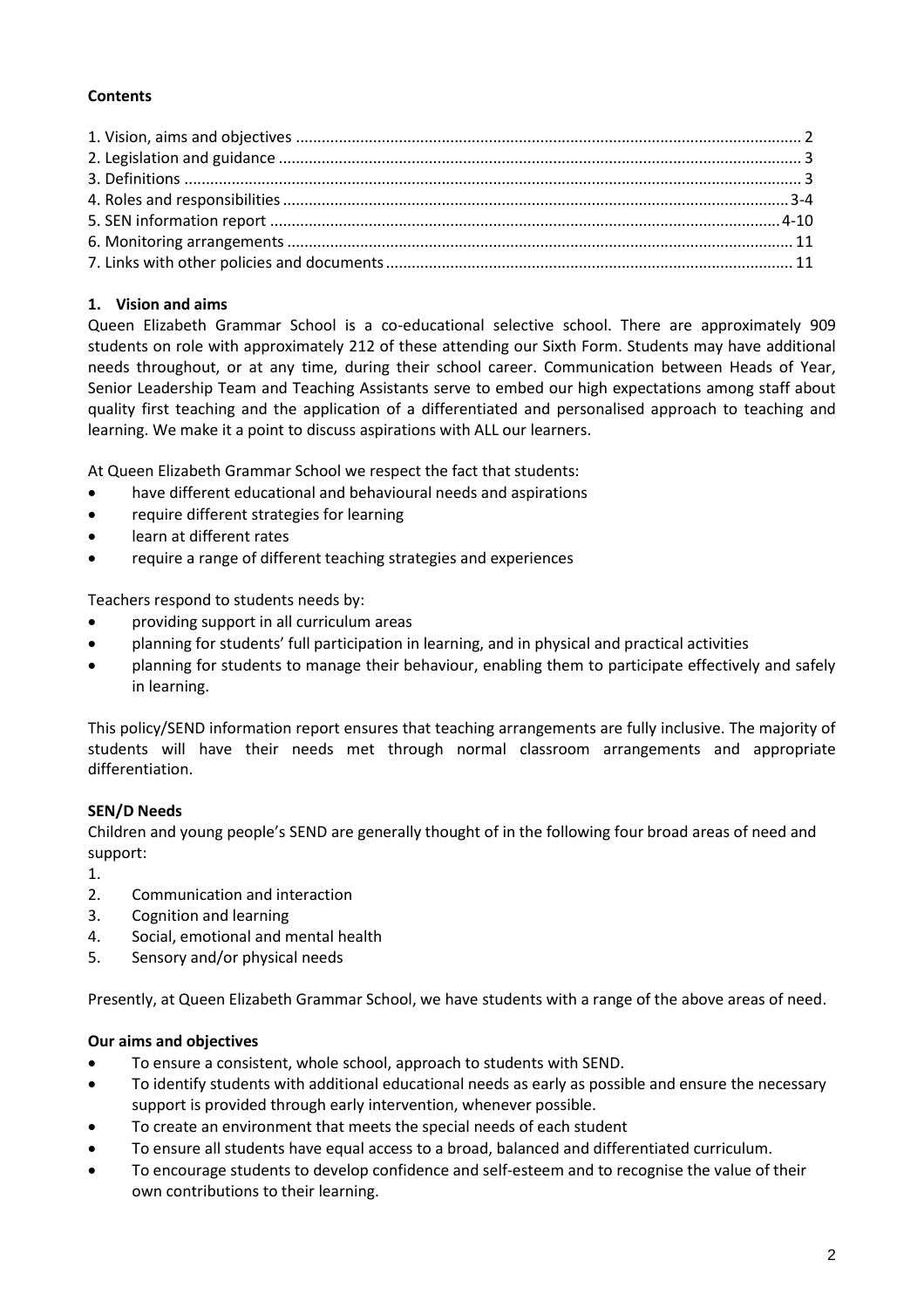- To encourage students to be fully involved in their learning, and in monitoring their progress.
- To make clear the expectations of all partners in the process and provision of special needs.
- To ensure parents are kept fully informed and are involved in meeting the needs of their child.
- To continually evaluate, plan and review children's progress.
- Ensure all staff teaching and support staff receive appropriate information and guidance to meet the needs of the children.
- We strive to empower our pupils by offering them strategies for coping, and by encouraging them to develop strength of character, self-respect and respect for others.
- We aim to create a caring community where no pupil need fear intimidation, by promoting an open listening ethos and encouraging pupils to support each other by reporting all instances of bullying.
- We aim to sort out problems quickly and effectively.

# **2. Legislation and guidance**

This policy and information report is based on the statutory [Special Educational Needs and Disability \(SEND\)](https://www.gov.uk/government/uploads/system/uploads/attachment_data/file/398815/SEND_Code_of_Practice_January_2015.pdf)  [Code of Practice](https://www.gov.uk/government/uploads/system/uploads/attachment_data/file/398815/SEND_Code_of_Practice_January_2015.pdf) and the following legislation:

- [Part 3 of the Children and Families Act 2014](http://www.legislation.gov.uk/ukpga/2014/6/part/3), which sets out schools' responsibilities for pupils with SEN and disabilities
- [The Special Educational Needs and Disability Regulations](http://www.legislation.gov.uk/uksi/2014/1530/contents/made) 2014, which set out schools' responsibilities for education, health and care (EHC) plans, SEN/D coordinators (SENDCOs) and the SEN/D information report

# **3. Definitions**

A pupil has SEN/D if they have a learning difficulty or disability which calls for special educational provision to be made for them.

They have a learning difficulty or disability if they have:

- A significantly greater difficulty in learning than the majority of others of the same age, or
- A disability which prevents or hinders them from making use of facilities of a kind generally provided for others of the same age in mainstream schools

# **4. Roles and responsibilities**

#### **4.1 The SENDCO**

The SENDCO is Mr. Colin Munro. You can contact Mr Munro by telephoning school on 01768 864621.

He will:

- Work with the head teacher and SEN/D governor to determine the strategic development of the SEN/D policy and provision in the school
- Have day-to-day responsibility for the operation of this SEN/D policy and the co-ordination of specific provision made to support individual pupils with SEN/D, including those who have EHC plans.
- Provide professional guidance to colleagues and work with staff, parents, and other agencies to ensure that pupils with SEN/D receive appropriate support and high quality teaching
- Advise on the graduated approach to providing SEN/D support
- Advise on the deployment of the school's delegated budget and other resources to meet pupils' needs effectively
- Be the point of contact for external agencies, especially the local authority and its support services
- Liaise with potential next providers of education to ensure pupils and their parents are informed about options and a smooth transition is planned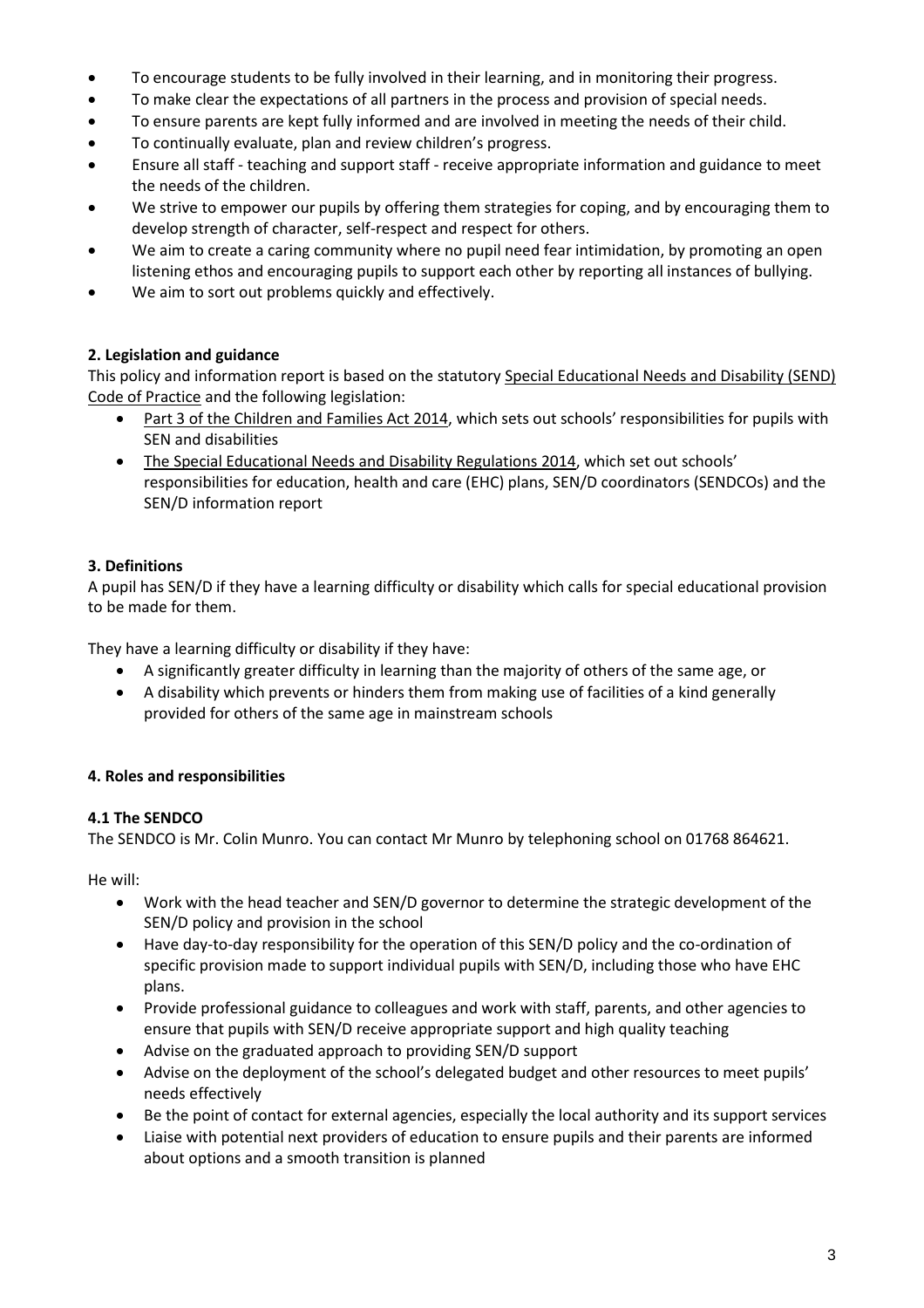- Work with the head teacher and governing board to ensure that the school meets its responsibilities under the Equality Act 2010 with regard to reasonable adjustments and access arrangements
- Ensure the school keeps the records of all pupils with SEN/D up to date

# **4.2 The SEN/D Governor and the Governing Body.**

The SEN/D Governor is Mrs. Jean Jenkins and she will:

- Help to raise awareness of SEN/D issues at governing board meetings
- Monitor the quality and effectiveness of SEN/D and disability provision within the school and update the governing board on this
- Work with the head teacher and SENDCO to determine the strategic development of the SEN policy and provision in the school
- The Governing Body delegates to the head teacher responsibility to do his best to secure the necessary provision for any student identified as having additional educational needs. The governors ensure all teachers are fully aware of their responsibilities towards students with special educational needs by delegating responsibility to the SENDCO who issues appropriate information to all staff in September each year, and updates the information as necessary throughout the year. The Governing Body has put in place admissions criteria which do not discriminate against students with special educational needs and which offer fair access to the selection test.

# **4.3 The Headteacher**

The Headteacher is Mr. Paul Buckland and he will:

- Work with the SENDCO and SEN/D governor to determine the strategic development of the SEN/D policy and provision in the school
- Have overall responsibility for the provision and progress of learners with SEN and/or a disability

#### **4.4 Class teachers**

Each class teacher is responsible for:

- The progress and development of every pupil in their class
- Working closely with any teaching assistants or specialist staff to plan and assess the impact of support and interventions and how they can be linked to classroom teaching
- Working with the SENDCO to review each pupil's progress and development and decide on any changes to provision
- Ensuring they follow this SEN/D policy

#### **5. SEN/D information report**

#### **5.1 What kinds of SEN/D do you provide for at QEGS?**

Our school currently provides additional and/or different provision for a range of needs, including:

- Communication and interaction, for example, autistic spectrum condition, speech and language difficulties.
- Cognition and learning, for example, dyslexia, dyspraxia.
- Social, emotional and mental health difficulties, for example, attention deficit hyperactivity disorder (ADHD) and Attention Deficit Disorder (ADD), attachment disorder, anxiety issues.
- Sensory and/or physical needs, for example, visual impairments, hearing impairments, processing difficulties, muscular tic disorder (Tourette's Syndrome), hypermobility, brittle bone disease.

# **5.2 How are students with SEN/D identified? Who should I contact if I think my child has a special educational need/disability?**

Students with SEN/D are identified in a variety of ways:

- Information received on transfer from other schools (See also Transition)
- Evidence from parents/carers (See also Transition)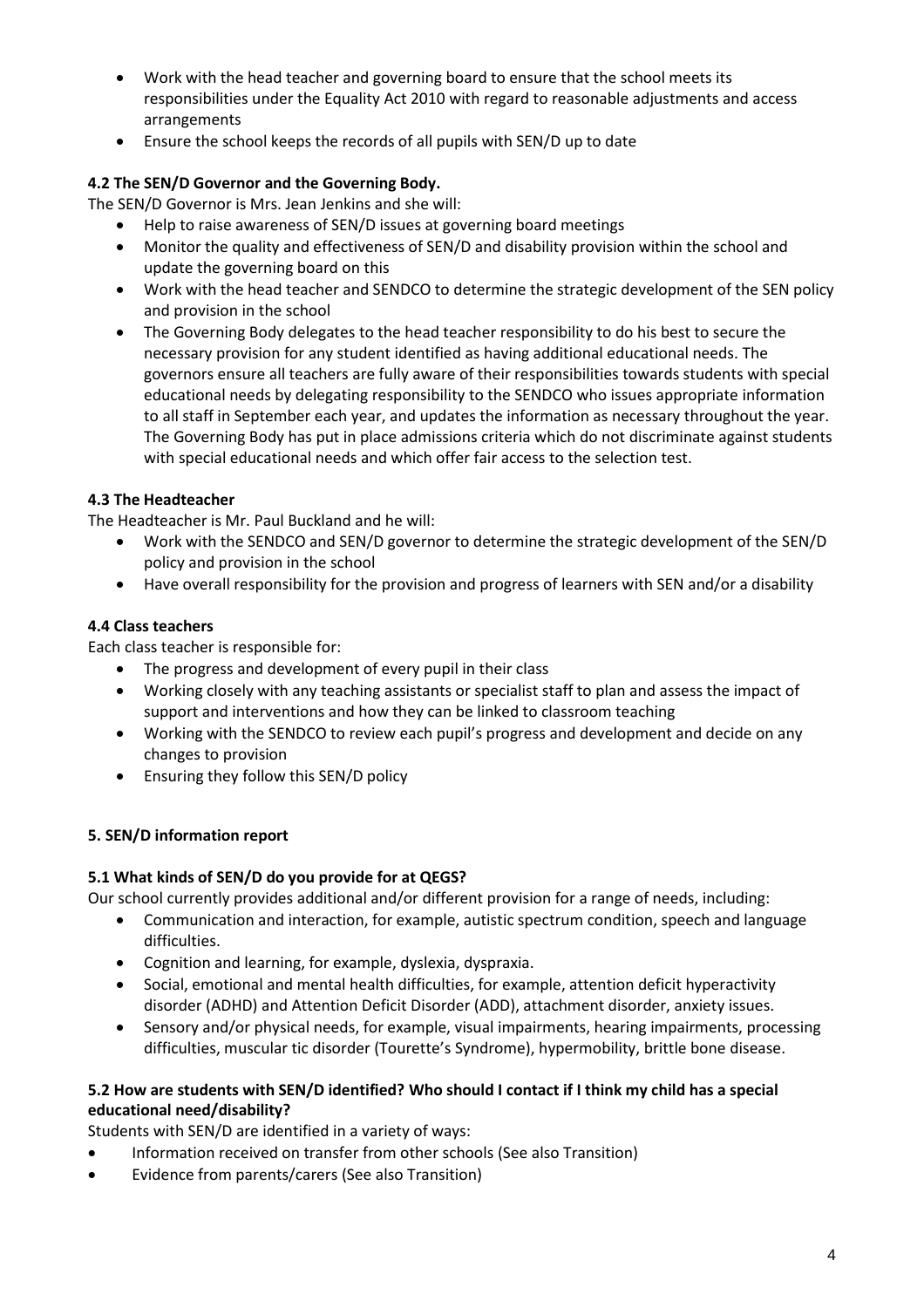- Through the school's screening and assessment procedures. The school conducts a Cognitive Ability Tests (CAT) to gather data which indicates whether a student is below the expected level for their age.
- Concerns raised by existing students or parents/carers who can contact the SENDCO, Head of Learning Support, at any stage to discuss their concerns.
- Records or contact from other agencies (for example, medical or social care agencies, specialist teaching services, speech and language therapists, etc.)
- By subject teachers/leaders, form tutors and Head(s) of Year(s) through the school's academic tracking progress, for example, if a student's progress is substantially below the expected level for their year.
- Observations from teachers and teaching assistants about a student's emotional welfare.

We will assess each pupil's current skills and levels of attainment on entry, which will build on previous settings and Key Stages, where appropriate. Class teachers will make regular assessments of progress for all pupils and identify those whose progress:

- Is significantly slower than that of their peers starting from the same baseline
- Fails to match or better the child's previous rate of progress
- Fails to close the attainment gap between the child and their peers
- Widens the attainment gap

This may include progress in areas other than attainment, for example, social needs.

Slow progress and low attainment will not automatically mean a pupil is recorded as having SEN/D. When deciding whether special educational provision is required, we will start with the desired outcomes, including the expected progress and attainment, and the views and the wishes of the pupil and their parents. We will use this to determine the support that is needed and whether we can provide it by adapting our core offer, or whether something different or additional is needed. Please contact the SENDCo, Mr Colin Munro, if you think your child may have a special educational need or disability.

#### **5.3 What about student voice? How do you ensure that intervention is child centred? How are parents involved in consultations around their child?**

Students are invited to write targets for their Personal Learning Plans and are involved in the Review process.

We will have an initial meeting with the pupil and their parents/carers when identifying whether the student needs intervention. These conversations will make sure that:

- Everyone develops a good understanding of the pupil's strengths and difficulty.
- We take into account the parents' concerns.
- Everyone understands the agreed outcomes sought for the child.
- Everyone is clear what the next steps are.

#### **5.4 How do you assess pupil's progress towards outcomes?**

Underpinning ALL our provision in school is the **graduated approach** cycle of:



All teachers are responsible for every child in their care, including those with special educational needs.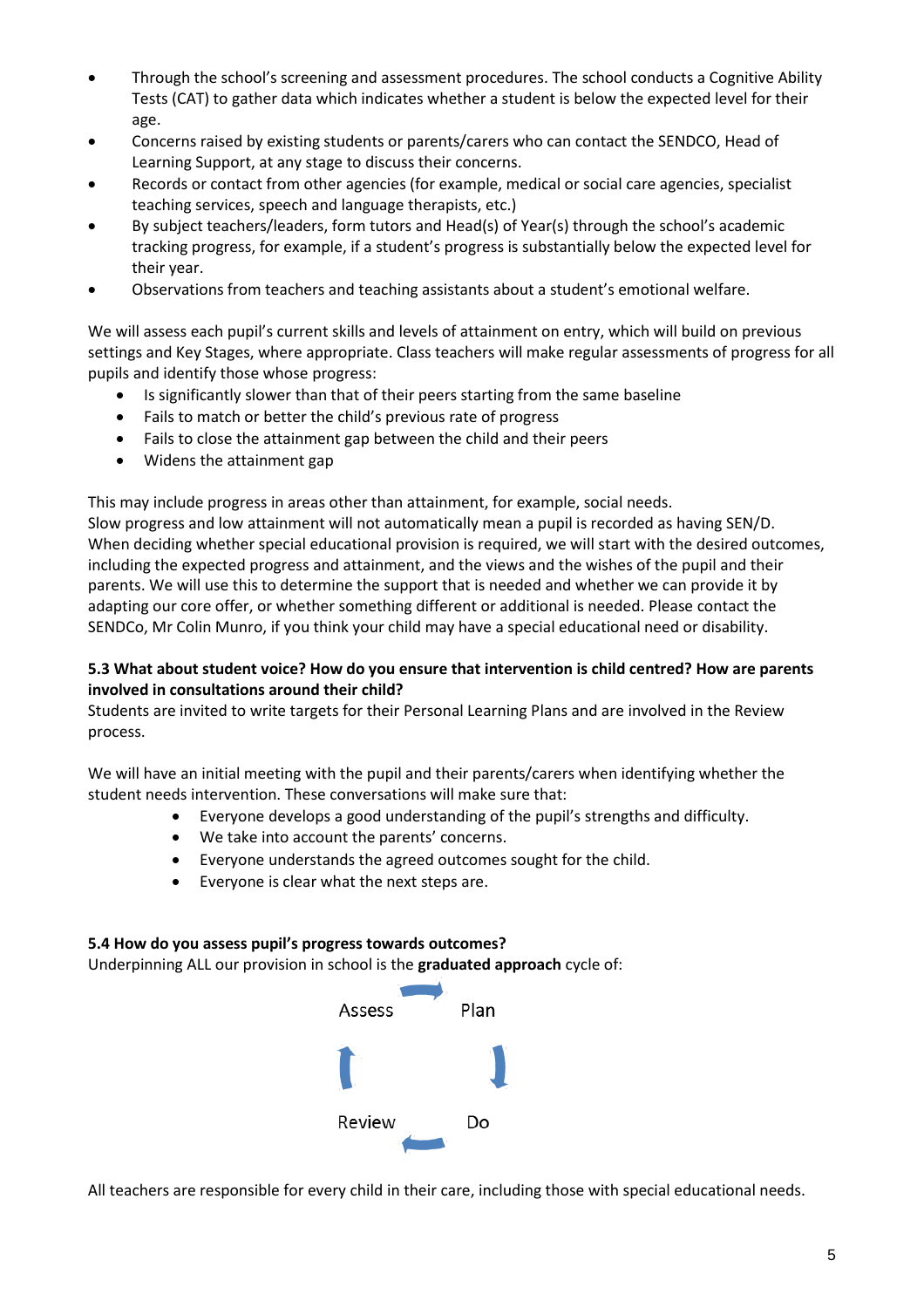The class or subject teacher will work with the SENDCO to carry out a clear analysis of the pupil's needs.

This will draw on:

- The teacher's assessment and experience of the pupil
- Their previous progress and attainment and behaviour
- Other teachers' assessments, where relevant
- The individual's development in comparison to their peers and national data
- The views and experience of parents
- The pupil's own views
- Advice from external support services, if relevant

# **Plan:**

In many cases, identification comes through a combination of the above.

When a potential SEN/D has been identified, the school will use one or more of the following to assess the student**.**

- Feedback from the student, parents/carers and school staff (which may include the subject teacher/leader, form tutor, SENDCO, teaching assistants).
- Observations in lessons.
- Information from professionals who have been working with the student in their previous school.
- Assessment tools which may include (as appropriate):
	- $\triangleright$  Handwriting, spelling, reading/comprehension tests or other similar screening tools.
	- $\triangleright$  Completing an Early Help Assessment to seek advice from external professionals.

# **Do:**

The following people may be involved in the identification and/or assessment of a student's special educational needs and may discuss concerns with the students and parents/carers:

**Teachers** deal most directly with a student's progress and all teachers are considered to be teachers of SEN/D. This means that all teachers will:

- Be familiar with the SEND Code of Practice Graduated Approach, the school's current SEND policy/information report, categories of SEND and possible symptoms.
- Ensure high quality differentiated teaching is the first step in responding to students who may have additional educational needs.
- Identify and discuss with subject leaders, Head(s) of Year and SENDCO any students who are not making the expected rate of progress according to the school's monitoring process or who are giving cause for concern on account of social and emotional difficulties.
- Provide appropriate support as directed by the SENDCo (often through a Personal Learning Plan.)
- Direct, guide and liaise with teaching assistants who work with them in lessons to support students.
- Contribute feedback to reviews of progress.

Having consulted with children, young people and their parents, all our additional provision (internal or external) is based on an agreed outcomes approach.

# **Review:**

- The SENDCO will work with all staff to ensure that students who may need additional or different support are identified as early as possible.
- The progress made by all students at this school is regularly monitored and reviewed.
- Students who are not making adequate progress or who have specific learning difficulties may be identified as having special educational needs.
- Class teachers/heads of year/form tutors consult with the SENDCO when the evidence gathered through the usual assessment and monitoring arrangements gives concern about a student's progress.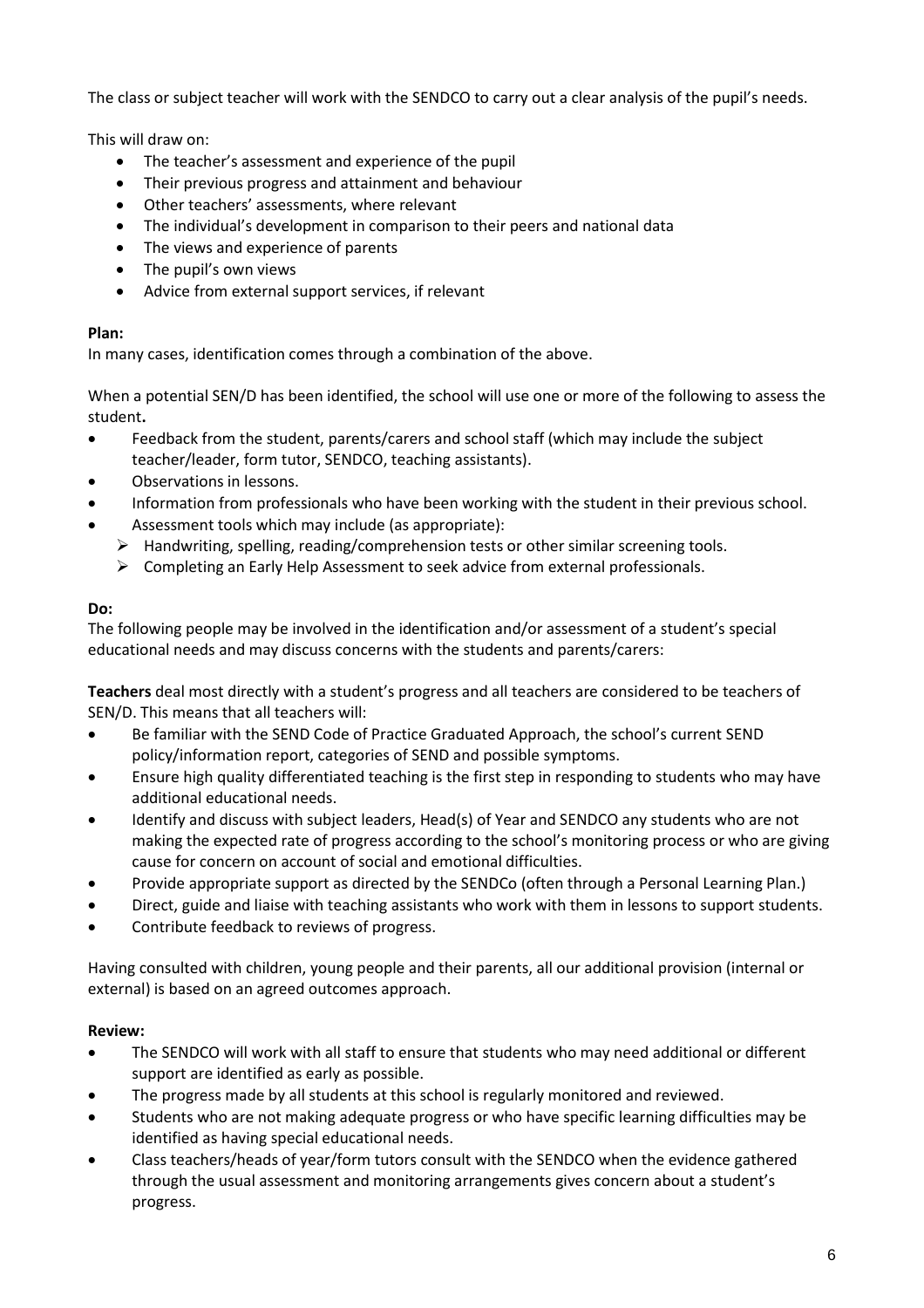- This will be monitored and reviewed regularly through a Personal Learning Plan(PLP)
- The SENDCO will consult parents, students, carers, teachers and support staff about the PLP, to ensure all interested parties are aware of the learning targets and their contribution to the implementation of the plan.
- Each PLP will be reviewed after an appropriate period of time to enable a judgement to be made about its effectiveness, but in any case once a term. All review outcomes will be recorded. Parents and students will be invited to take part in the review and target-setting process. Students are invited to make a contribution to their review meetings and to reflect on their own progress and the support they have received. The voice of the student is of paramount importance.
- If we have evidence that a student is making insufficient progress despite support, the SENDCo may seek further advice from external specialists through the Early Help Assessment process. The SENDCO, will keep parents and students fully involved and informed about any proposed interventions.
- A student with an Education Health Care Plan (ECHP) will, in addition to the on-going review of his or her progress and specific support through his or her PLP, be reviewed annually. A report containing recommendations will be provided for the LA which will consider whether to maintain, amend or cease the EHCP, using the procedures described in Section 9.166 of the new Code of Practice for SEND (reviewing an EHCP).
- The SENDCO, will liaise with the receiving school when a student with special needs is due to transfer, and will forward to the receiving school as early as possible all relevant information, to enable an effective transfer. The SENDCO, also ensures that students going on to further education have the information they need to access appropriate support.
- Outcomes are measured in a number of ways. Pupils' progress towards individual targets provides a good indicator of the effectiveness of intervention. Success in enhancing academic progress is also measured through tests and exams.
- The effectiveness of some work of the SEN/D department is measured in terms of social inclusion and pupils' ability to participate in, and enjoy, extra-curricular school activities.

# **5.5 How does QEGS support students with SEN/D to move on to different phases of education? What were the destinations of past students with SEN/D?**

The SENDCo has contact with Inspira and Adult Social Services and offers families the opportunity to meet and access advice and information for future studies and preparing for adulthood. We will share information with the school, college, or other setting the pupil is moving to. We will agree with parents and pupils which information will be shared as part of this. The SENDCO arranges transition visits.

# **Past destinations of students with SEN/D have included:**

Lancaster University Carlisle College Kendal College Liverpool John Moores University Newcastle University Warwick University Nottingham University Edgehill University

#### **5.6 What is your approach to teaching pupils with SEN/D?**

Teachers are responsible and accountable for the progress and development of all the pupils in their class. High quality teaching is our first step in responding to pupils with SEN/D. This will be differentiated for individual pupils.

These are some examples of interventions we can provide:

- 1:1 or small group lessons with a multi-sensory focus on spelling strategies and improving writing skills.
- 1:1 programmes on anxiety management.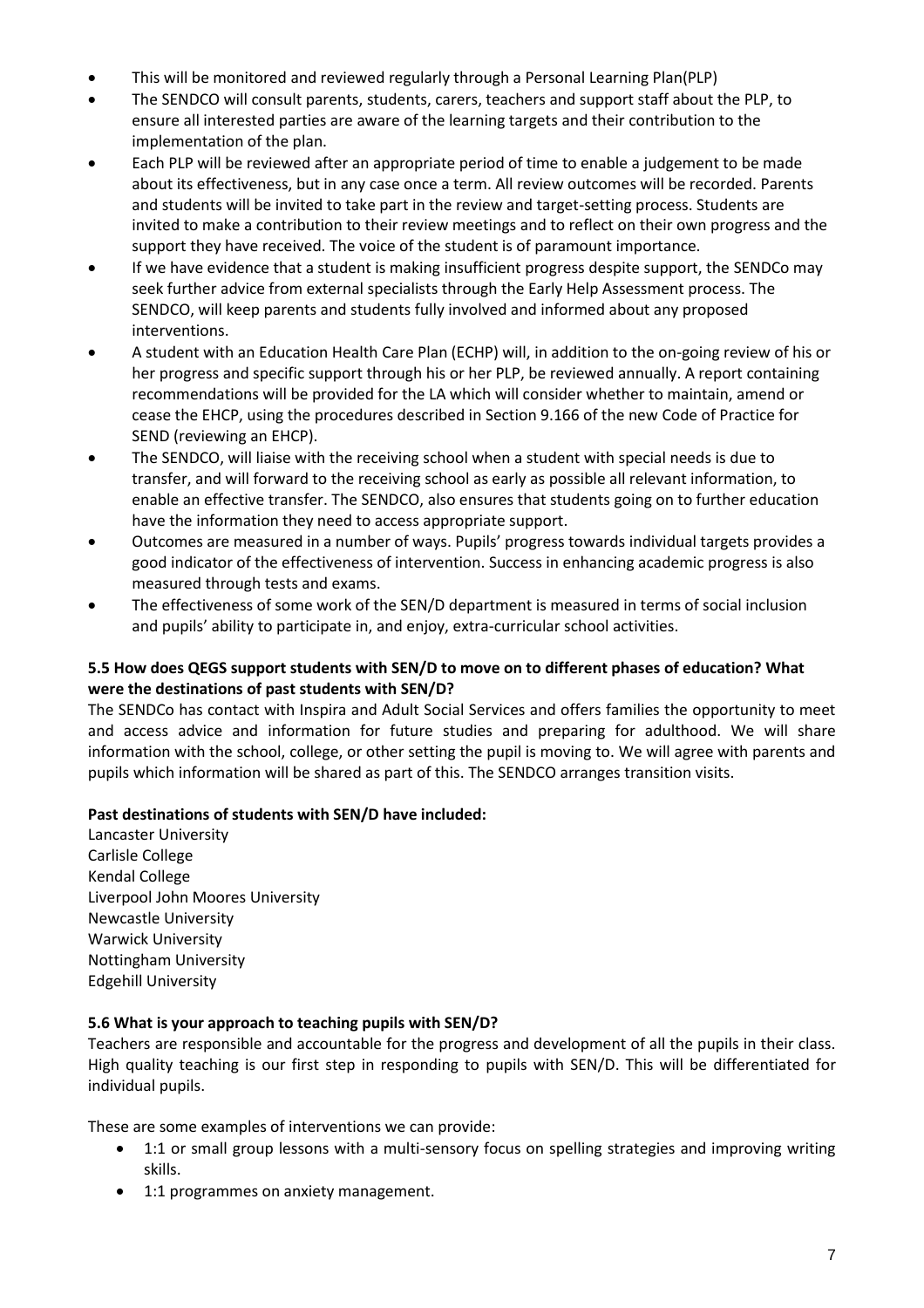- 1:1 programmes on anger management.
- 1:1 programmes on developing resilience and raising self-esteem.
- Small group fine motor skills and handwriting programme.
- Lunch time nurture club (Chill Zone) promoting social skills, inclusion and relaxation.
- Small group booster sessions on revision skills and strategies.

#### **5.7 What facilities do you have to assist access to the school by disabled students; and do you have an accessibility plan?**

We make the following adaptations the curriculum and learning environment to ensure all pupils' needs are met:

- Adapting timetables so that students have access to ground floor classrooms. Automatic doors and ramp to the school entrance, Science labs on ground floor and wide corridors to enable access. Lavatories in Science block, main building and P.E. block.
- We have a reviewed Accessibility Plan (2017) which may be found on the school website under the heading of Policies.
- Differentiating our curriculum to ensure all pupils are able to access it, for example, by grouping, 1:1 work, teaching style, content of the lesson, etc.
- Adapting our resources and staffing
- Using recommended aids, such as laptops, coloured overlays, visual timetables, larger font, etc.
- Differentiating our teaching, for example, giving longer processing times, pre-teaching of key vocabulary, reading instructions aloud, etc.

# **5.8 What training have staff had and what do you plan for the future?**

- All teaching and support staff have received Level 1 Safeguarding training.
- All teachers and teaching assistants have attended an Autism Awareness course presented by two specialist teachers from the Local Authority.
- The SENDCO will undergo Level 2 and Level 3 safeguarding training every 2 years.
- The SENDCo is undertaking the Level 7 Postgraduate Award of Proficiency in Assessment for Access Arrangements which means he will be the Centre's specialist assessor for Access Arrangements in line with guidelines issued by the Joint Council of Qualifications in 2015
- The SENDCO is undertaking the National Award for SEN Coordination (NASENCO).
- Mrs. Lockley (Senior Teaching Assistant) has attended a two day course on Speech, Language and Communication Needs in the Secondary Environment. Mrs. Lockley is qualified to undertake the Social Use of Language Programme (SULP).
- The SENDCO delivers training to student teachers and new members of staff around meeting the needs of individual students.
- Two teaching assistants have been involved in the Behaviour Policy working group.
- Staff have had training on Attachment Disorder.
- Staff had have training about Suicide Awareness and Self Harm.
- Staff have had training on teenage mental health, brain development and basic mental health first aid.
- The teaching assistants have attended training on Polyvagal Theory at Ullswater Community College.
- Mrs Lockley has undertaken a course in Drawing and Talking Therapy course and plans to become qualified at the Advanced level.
- Staff have had training relating to LGBTQ+.

#### **5.9 What expertise and training do staff who work with SEN/D have?**

Our SENDCO is an experienced and qualified teacher with an Honours degree in Science. He has worked in secondary schools as a subject specialist and pastoral leader for many years. He has experience of working with teenagers with SEN and on EHCP and EHA teams.

We have a team of 2 full time teaching assistants and two part-time teaching assistants. Please see above for training.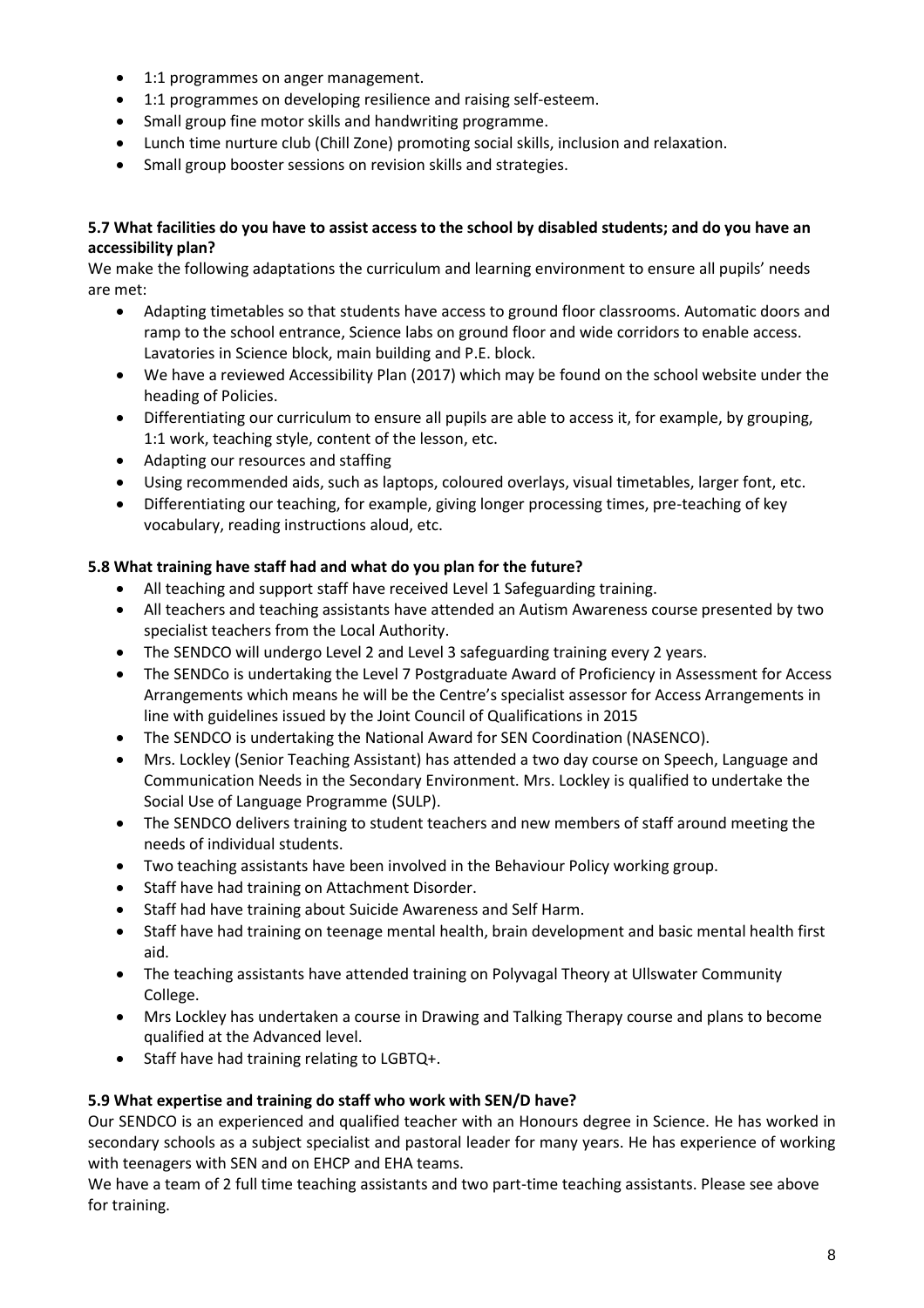## **5.10 How does QEGS secure equipment and facilities for those students with SEN/D.?**

We endeavour to look at each child with additional needs as an individual therefore consult with the student about what works best for them. This may be in the form of specialist stools/cushions following a site visit from an occupational therapist, easy access to lockers, a place to eat lunch, modified timetable, recommended IT aids. This list is not exhaustive.

## **5.11 How effective is the provision made for students with SEN/D?**

We believe that the support students receive at QEGS is effective. By adopting an holistic approach to each individual, establishing strong communication links with parents/carers and by placing the student at the centre of his/her own learning journey, we work hard to ensure that each student leaves QEGS with appropriate qualifications which can take them onto their next phase of learning or employment. We evaluate the effectiveness of provision for students with SEN/D by:

- Reviewing the pupils' individual progress towards their goals each term.
- Reviewing the impact of interventions after 6-8 weeks with PLP reviews.
- Monitoring by the SENDCO e.g. regular tutorials with Y10 and Y11 students on SEN/D register.
- Holding annual reviews for pupils with Education Health Care Plans.

#### **Examples of students' progress.**

Last year, Year 13 students went on to study Medicine and Surgery, Nursing, Medicine, Zoology, History, Sports and Exercise Therapy.

#### **5.12 How does QEGS enable pupils with SEN/D to engage in activities available to those in the school who do not have SEN/D?**

- All of our extra-curricular activities and school visits are available to all our pupils, including our before-and after-school clubs.
- All pupils are encouraged to go on our residential trip(s) and where possible a teaching assistant will attend.
- All pupils are encouraged to take part in school productions, sporting teams and sports days, choir, orchestra and Cambiata.
- Sports day/school plays/special workshops, etc.
- No pupil is ever excluded from taking part in these activities because of their SEN or disability.

#### **5.13 How do you promote positive mental health at QEGS?**

We have a programme of assemblies which includes visiting theatre groups which tackle the issues of personal safety, bullying, communication and relationships. Eden Mind counsellors are involved annually for our citizenship days and deliver programmes on positive mental health and offer advice on how to access support. Our Assistant Head of Student Welfare (Mr. Allen Martin) works closely with the Heads of Year, SENDCO. Pastoral Support Officer and our Attendance and Support Officer to ensure that vulnerable students have a key worker. We pride ourselves on the notion that we are the "QEGS family" and students have access to a huge range of daily lunch time clubs. We run yoga and mindfulness as part of our Y11 and Sixth Form games afternoon. Several staff are trained Mental Health First Aiders and we refer to a wide range of professional support organisations. Several sixth formers have been trained as mental health first aiders through the Eden Mind "Share a Smile" scheme.

In addition to this, we work with external voluntary agencies such as Your Voice (an advocacy service), which visits school once a fortnight.

An Open Door Policy with the SENDCo where students can access support quickly. We have a zero tolerance approach to bullying.

#### **5.14 Information specific to Looked After Children (LAC) with SEN/D?**

For children who are Looked After with SEN/D, all involved individuals will be invited to all key meetings regarding the child. In addition, the SENDCO and Assistant Head Teacher (Mr Allen Martin) will ensure that copies of action plans following any such meetings are distributed securely to all adults involved in the care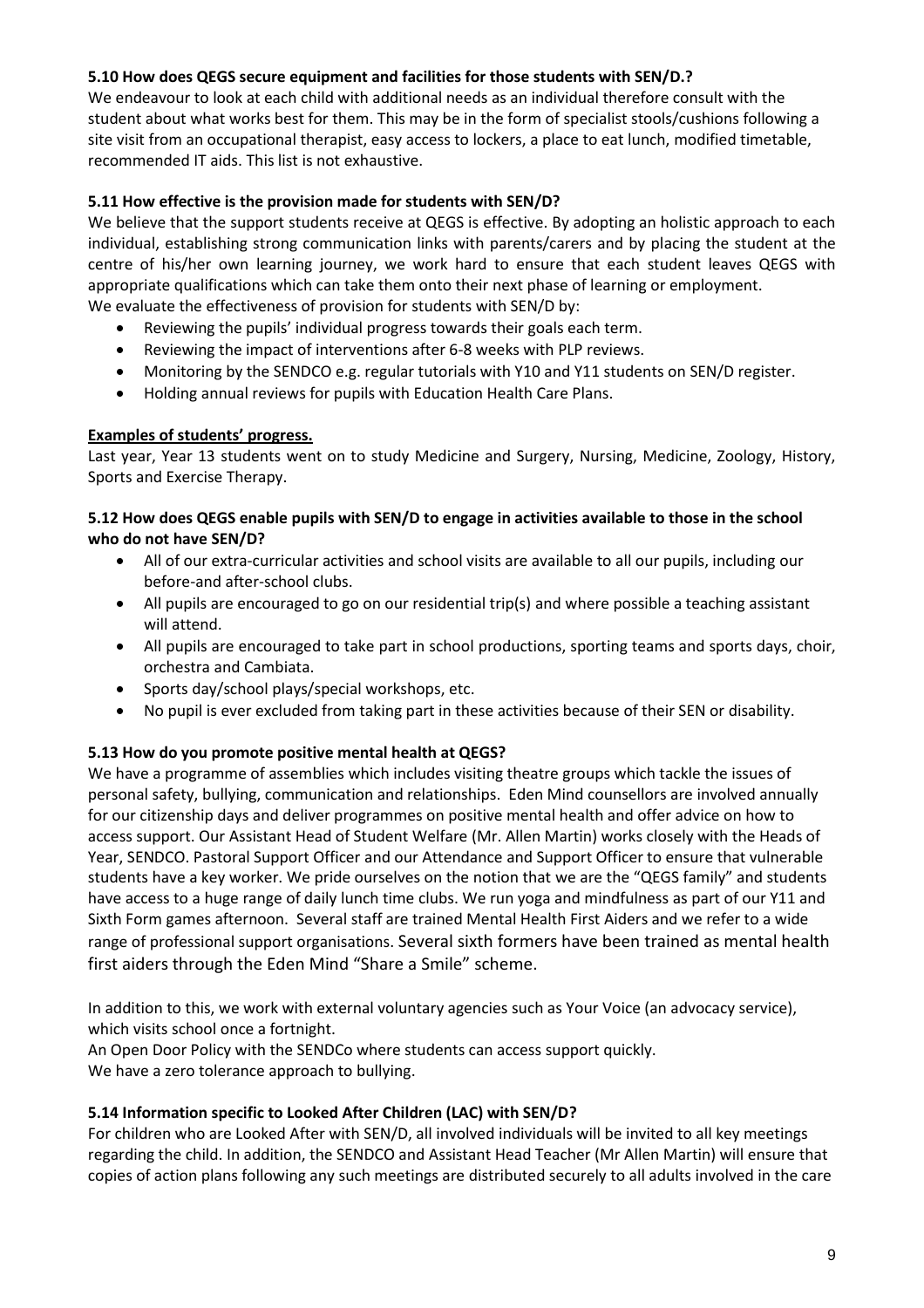of the child. The SENDCO and Assistant Head Teacher work together closely to ensure that the implications of a child being both looked after and having SEN are fully understood by the relevant school staff.

#### **5.15 What other agencies does QEGS work with to ensure that students and families' needs are met?**

We follow the Local Authority Early Help Assessment route in order to access single or multi agency support. Agencies we have used include Springboard Development Centre, Child and Adolescent Mental Health Services, Barnados, Eden Young Carers, Your Voice, Educational Psychologists, Specialist teachers, occupational therapists, School Nursing Team, Home and Hospital Tuition Service.

#### **5.16 How do you ensure partnership with parents?**

## **If I have a complaint about SEN/D provision, who do I contact?**

Class teachers/form tutors work closely with parents throughout their child's education. Parents should in the first instance contact the class/form teacher in case of any concern or difficulty.

The school provides information about the Cumbria Information, Advice and Support Service (formerly Parent Partnership) service to all students with special educational needs on request, or when it is felt it may be helpful.

At all stages of the SEND process the school keeps parents fully informed and involved. We take account of the wishes, feelings and knowledge of parents and encourage them to make an active contribution to their child's education. Where it is felt appropriate, our Attendance and Support Officer will work alongside the SENDCO to support families at home.

Complaints about SEN/D provision in our school should be made to the SENDCO in the first instance. They will then be referred to the school's complaints policy.

#### **5.17 Contact details of support services for parents of pupils with SEN/D and Medical Support**

Eden Carers. Telephone: 01768 890280 East Cumbria Family Support. Telephone: 01768 862917 Cumbria Information, Advisory and Support (formerly known as Parent Partnership). Telephone: 01946 506416 Cumbria Deaf Vision. Telephone: 01228 210205 Dyspraxia Foundation Cumbria. Telephone: 01228 539194 Inspira. Telephone: 01931 711300 Cumbria Parent Carer Forum. Telephone: 0770 2580347 Parent Support Service. Contact: Anne Mack. Telephone: 07769 935446 www.parentinfo.org

#### **Medical Support**

Attendance is monitored by our Attendance and Support Officer. When it becomes apparent that a student is unlikely to be able to attend school normally or is to be absent for an extended period of time (based on a medical diagnosis), members of the pastoral team will liaise with the student and parent/carers to assess and coordinate what alternative arrangements could be put in place for the student to continue to have access to the school curriculum. This process may include referrals to external agencies and specialists for their advice. The SENDCO will endeavour to form relationships with parents/carers of children to support them through periods of serious illness. A range of staff complete regular First Aid at Work or Emergency First Aid training in accordance with the requirement for their role within the school.

#### **5.18 Contact details for raising concerns**

Students and/or parents should contact Mr. Munro (SENDCO) in Room 4 (main building) or by telephoning 0178 864621(school reception) or by email: cmunro@qegs.cumbria.sch.uk

#### **5.19 The local authority local offer**

Our local authority's local offer is published here: [www.localoffer.cumbria.gov.uk](http://www.localoffer.cumbria.gov.uk/)